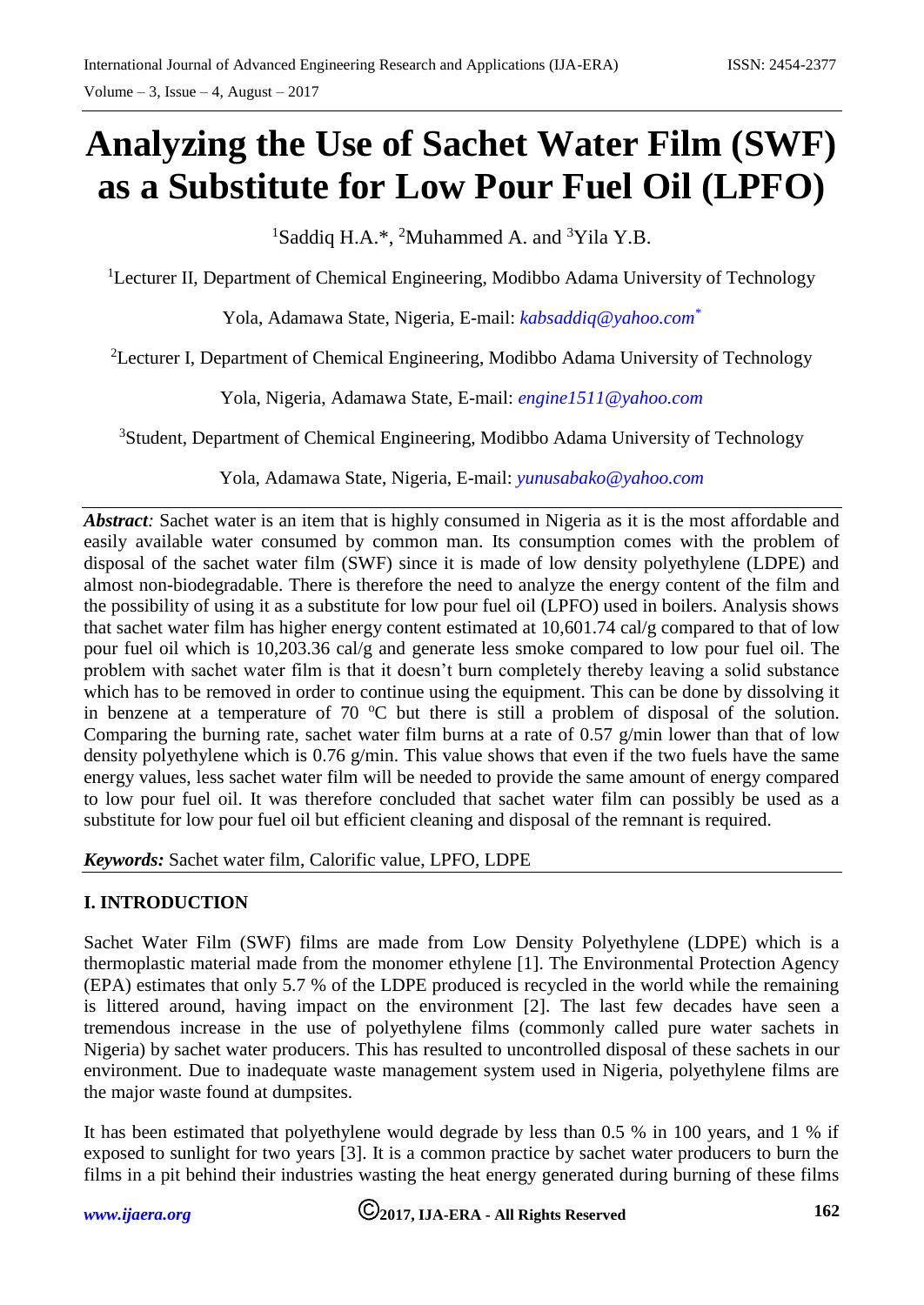*International Journal of Advanced Engineering Research and Applications (IJA-ERA)*

[4]. There is the need for effective pure water sachets management to convert this waste to economically useful and environmental friendly by-products. Heat energy can therefore be obtained from the combustion of pure water sachets to help in meeting the energy demand in the world. High demand for fossil fuel which is a major source of energy in boilers has adverse effect on the availability of Low Pour Fuel Oil (LPFO) to industries. There is also high demand for LPFO by Nigerian industries which is estimated at about 59,699,000 litres in 2015 [5]. Industries in Nigeria are therefore seeking an alternative source of energy which can be used as a substitute for the fuel.

# *i. Sachet Water History in Nigeria and its Environmental Effect*

The exact date when sachet water was introduced in Nigeria is not known, but it was introduced to the Nigerian market around 1990 and started attracting nationwide attention in 2000 when the National Agency for Food and Drugs Administration and Control (NAFDAC) registered 134 different sachet water producers [6]. The relatively cheap and inexpensive nature of the sachet water when compared to bottled water makes it a cherished and preferred commodity in the hands of many [20]. About 70% of average Nigerian adult drinks at-least a sachet of pure water per day resulting in about 50 to 60 million used sachets disposed daily across the country [7]. This led to sachet water films being littered everywhere in most major cities of the country.

# *ii. Properties of Pure Water Sachet (PWS)*

The packaging of the sachet water is done using a non-biodegradable Low-Density Polyethylene (LDPE) film which does not decay, decompose or corrode [8]. Low Density Polyethylene is a thermoplastic material made from the monomer ethylene. The first polyethylene was produced in 1933 by Imperial Chemical Industries (ICI) using high pressure process via free radical polymerization [1].

Low density polyethylene is soft to touch and has a density of the range  $0.910$ - $0.940$  g/cm<sup>3</sup>. It is not reactive at room temperatures, except when treated with strong oxidizing agent and some solvent which cause it to swell. It can withstand temperatures of 80-95  $\degree$ C for a short period of time. It is made in translucent or opaque variations and quite flexible and tough but breakable [1].

Low Density Polyethylene has more branching than High Density Polyethylene (HDPE), so its molecular forces are weaker. It has excellent chemical resistance making it resistant to attack by strong acid or strong base and also to small oxidants and reducing agents. It burns slowly with a blue flame having a yellow tip and gives off an odour of paraffin [10]. The percentage composition of LDPE as summarized by [9] is shown in Table 1.

| <b>Constituent</b> | Percentage % |
|--------------------|--------------|
| Carbon             | 84.4         |
| Hydrogen           | 14.1         |
| Nitrogen           | 0.07         |
| Sulfur             | 0.03         |
| Moisture           | 0.2          |
| Ash                | 1.2          |

| Table 1: Percentage Composition of LDPE |
|-----------------------------------------|
|-----------------------------------------|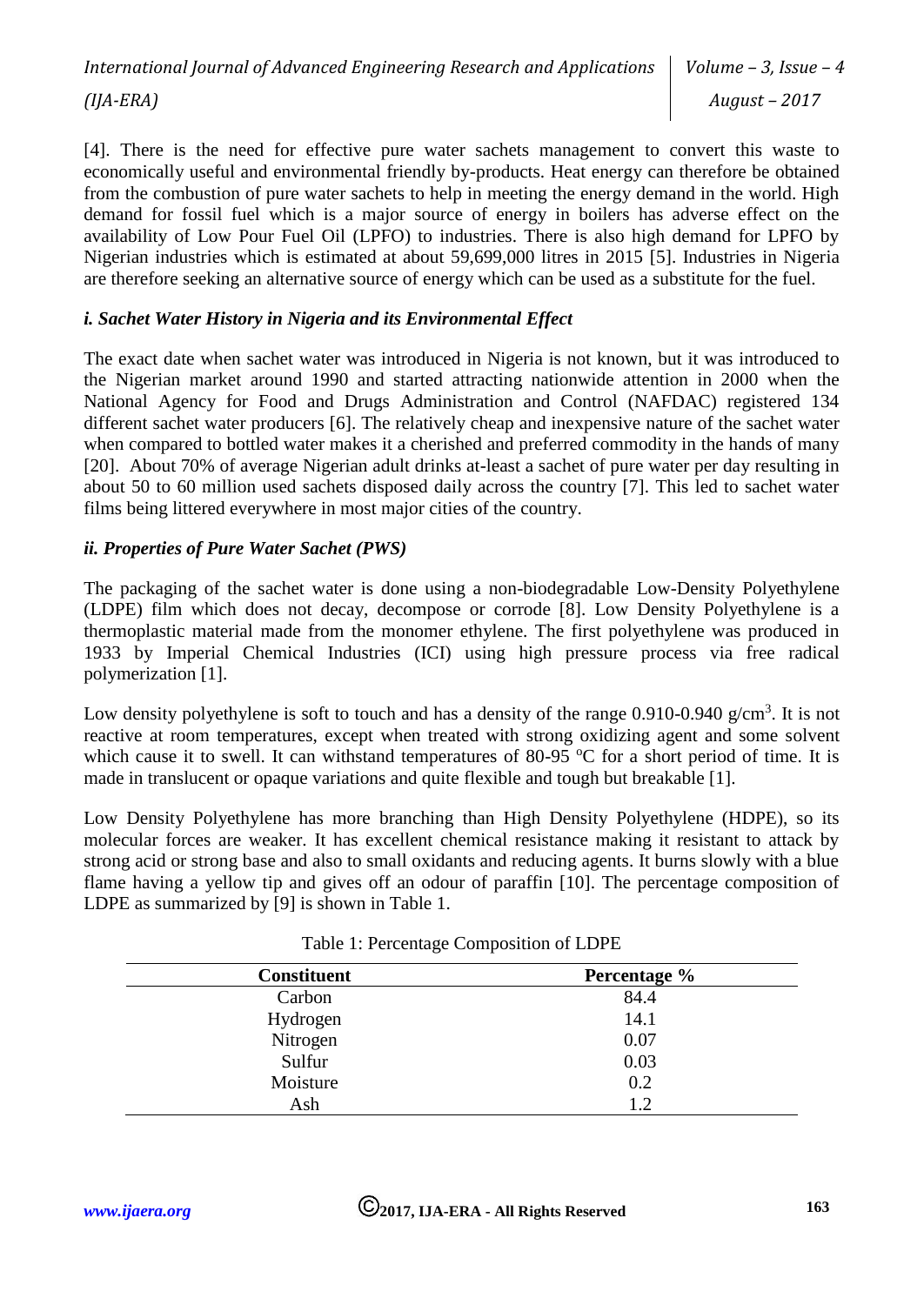# *iii. Combustion of Low Density Polyethylene Film*

The combustion of LDPE film followed a pattern; the films are first being pre-heated when the flame source is applied. During the pre-heating, the films decompose and release gaseous hydrocarbons into the atmosphere around the flame source. These hydrocarbons will then become ignited at appropriate temperature and consequently combust in oxygen to release heat [11]. The heat released during this combustion is mostly lost to the environment while a fraction of this heat finds its way back to the remaining films which are then pre-heated, decomposed and ignited. Hence the cycle continues until the films are all burned or oxygen supply for combustion has stopped [12].

#### *iv. Low Pour Fuel Oil (LPFO) Properties*

Low pour fuel oil (also known as black oil) is one of the products obtained from the fractional distillation of crude oil either as a distillate or residue. It is burned in furnace, boilers and in cement kilns in many industries to produce heat. It can also be used in an engine to generate power. LPFO is a viscous liquid with varying colours such as dark brown or greenish appearance as produced in Kaduna refinery. The different grades of fuel oil depend on their volatility and degree of which they burn.

The percentage composition of Low Pour Fuel Oil (LPFO) as summarized by [13] is shown in Table 2.

| Constituent | Percentage % |
|-------------|--------------|
| Carbon      | 87.49        |
| Hydrogen    | 9.92         |
| Nitrogen    | 0.00         |
| Sulfur      | 1.40         |
| Moisture    | 0.00         |
| Ash         | 0.00         |

Table 2: Percentage Composition of Low Pour Fuel Oil (LPFO)

# *v. Combustion of Low Pour Fuel Oil in Boiler*

Boilers are pressure vessels design to heat water or produce steam, which can then be used in various processes or heating applications. In most industries, the fuel used in a boiler is LPFO.

Oil fired boilers use controlled combustion of fuel to generate steam. The key boiler components involved in this process are the burner, combustion chamber (or furnace), heat exchanger and controls. In the burner, the fuel mixes with oxygen from the air and with the assistance of an ignition device, provides a platform for combustion. The combustion takes place in the combustion chamber, and the heat that is generated is transferred to the water by the heat exchanger.

The nitrogen from the air can combine with oxygen at high flame temperature to produce oxides of nitrogen  $(NO_x)$ , which are toxic pollutants. Carbon, hydrogen and sulphur in the fuel can also combine with oxygen in the air to form carbon dioxide, water vapour and sulphur oxide, releasing heat energy according to the equations shown here. Under certain conditions, carbon may also combine with oxygen to form carbon monoxide. Carbon burned to  $CO<sub>2</sub>$  will produce more heat per kilogram of fuel than when CO or smoke is produced.

```
C + O2 → CO2 + 8,084 kcal/kg of Carbon ----------------------------------------------- (1)
```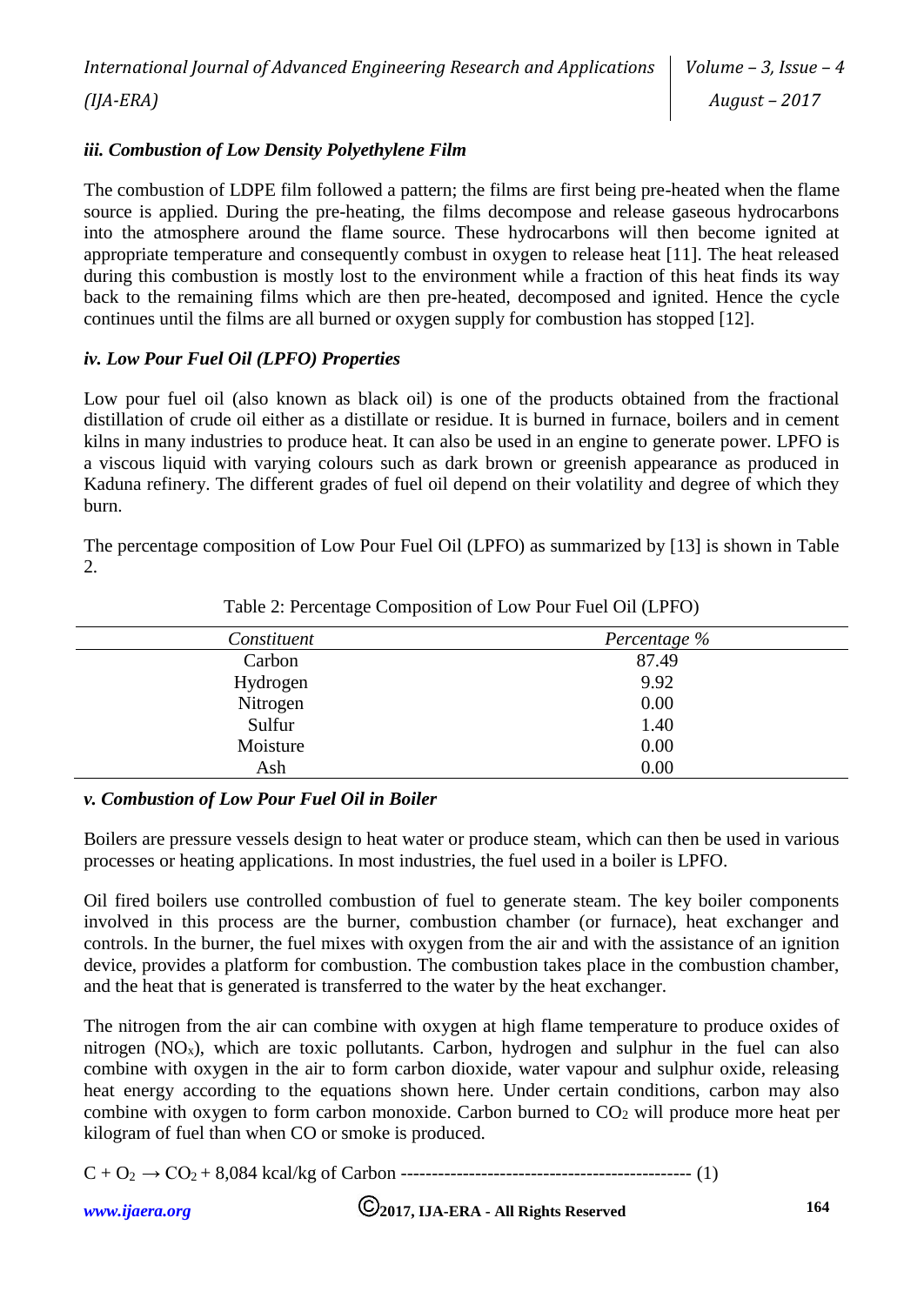# *vi. Energy Value of Fuel (Higher Heating Value and Lower Heating Value)*

The energy value (heating value or calorific value) of fuel is the amount of heat released during the combustion of a specified amount of the fuel. Energy value of fuel is of great significance for the production/utilization of solid or liquid fuel.

Higher heating value (HHV) is the amount of heat released by complete combustion of a mass unit of sample at constant volume in an oxygenated atmosphere and at standard conditions 101.3 kPa and 25  $\degree$ C [14]. Lower heating value (LHV) on the other hand does not consider the condensation heat but rather assumes that water component of a combustion process is in vapour state.

The difference between the two heating values depends on the chemical composition of the fuel. In the case of pure carbon or carbon monoxide, the two heating values are almost identical. It can be related as:

HHV=LHV + hv×( ) ------------------------------------------------------- (5) [15]

Where hy =heat of vaporization of water.

 $n_{H20,out}$  =no of moles of water vaporized

 $n_{fuel.in}$  = number of moles of fuel combusted

Heating value of a substance (solid or liquid fuel) can be determined using any of Bomb Calorimeter, Calorimetry Experiment or Elementary Component analysis

# *a. Bomb Calorimeter:*

A sample whose calorific value is to be measured is weighed and added in crucible, the stirrer is then started and the initial water temperature is measured before the circuit is switched On to start combustion. The fuel sample burn in the presence of oxygen and the heat released during combustion of the fuel is transferred to the water. The calorific value of the fuel can then be measured.

#### *b. Calorimetry Experiment:*

A known amount of water measured and weighed is added into a container and hung from a retort stand and a weighed fuel sample whose calorific value is to be measured is ignited and put below the water sample heating container. The water is then stirred using stirrer and the change in the water temperature is measured by a thermometer. For a constant pressure measurement, the heattemperature relationship can be written mathematically for any substance and solved for the calorific value.

#### *c. Elementary Component Analysis:*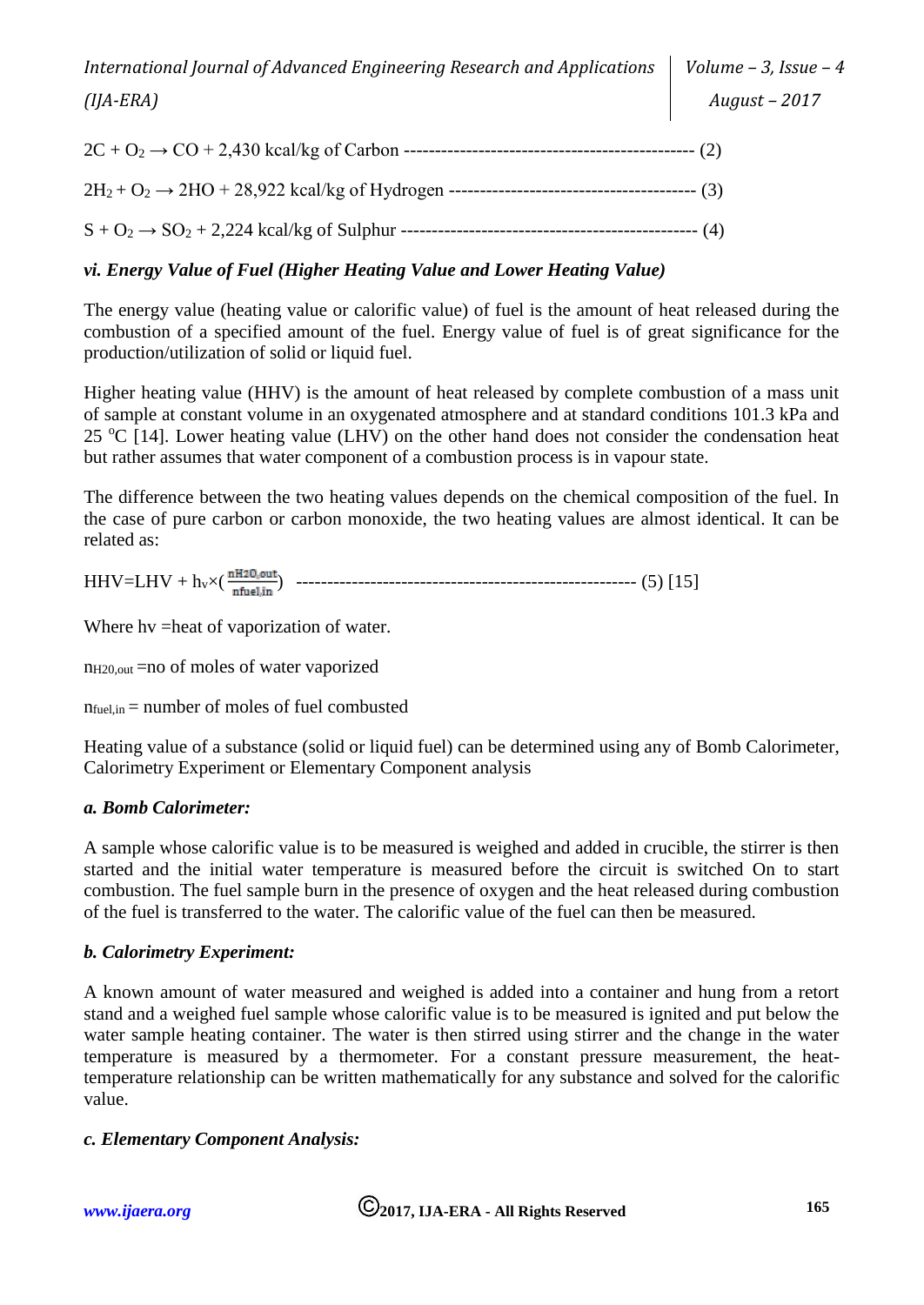The higher heating value of fuel can be calculated from the percentage component of that fuel. According to the statistical relationship derived by [16], the higher heating value of fuels depends positively on their hydro- carbon content. It was found that the heating value of fuel can be obtained when the percentage fraction constituent of the fuel is known.

 $HHV_{fuel} = 0.3491Z<sub>C</sub> + 1.178 Z<sub>H</sub> - 0.1034 Z<sub>O</sub> - 0.0151 Z<sub>N</sub> - 0.1005Z<sub>S</sub> - 0.0211 ZA$  ------ (6)

Where,

 $HHV_{fuel}$  is the higher heating value of fuel in MJ/kg

Z<sub>C</sub>, Z<sub>H</sub>, Z<sub>O</sub>, Z<sub>N</sub>, Z<sub>S</sub>, and Z<sub>A</sub> are the weight fraction of carbon, hydrogen, oxygen, sulphur, and ashes.

Therefore, polymers with no oxygen content and less nitrogen and ash content will have higher heating values and ease of combustion [12]

# *vi. Burning Rate*

This is the rate at which the combustion products are generated. This is an important factor when dealing with comparison between different fuel types. The burning material may be gaseous, liquid, or solid, but the oxygen (normally free oxygen from the air) is usually in the gaseous state. For the necessary chemical reactions to occur, the fuel and oxygen must be brought into contact at a molecular level, and this in turn means that burning is generally a vapour phase phenomenon. Since gases mix with one another readily, the burning of a gaseous fuel, hydrogen or methane, for instance, is a rapid process. However, the burning of a liquid or solid fuel requires first that the fuel be converted to the gaseous state (volatilization). This process requires the input of an appreciable amount of heat energy, often from the fire itself, and is almost always slow by comparison to the rate of burning (oxidation). As a practical matter therefore, the rate of volatilization of a material strongly affects its rate of burning. The rate of burning is a function of how fast the chemical reaction of oxidation occurs, as well as the speed at which the vaporized fuel and oxygen are delivered to the combustion zone. Burning rate can be measured using the formula;

Burning rate = ------------------------------------------------- (7)

# **II. EQUIPMENT AND EXPERIMENTAL PROCEDURE**

A simple laboratory set-up is used to measure the burning rate and specific fuel consumption of pure water sachets and LPFO. The equipment used for the experiment are; Aluminium beverage can (13×5cm; 330ml), Heat insulated container (25.5×18.5cm), Measuring Cylinder (250ml), Beaker (250ml), Electric Weighing Balance, Stirring rod, Thermometer, Sample can and Electric hot plate. The reagents used are Distilled water, pure water sachets sample, LPFO sample, Acetone and benzene.

# *i. Construction of Heat Insulated Container*

A 25.5×18.5 cm heat insulated container was constructed in this experiment. The container was made by using a can, opened at the bottom and top, and inserted inside a bigger can with 1.5 cm distance from the wall of the bigger can. The space between the cans was then filled with insulating fibre to prevent heat lost by conduction. The cans were held together at the centre by iron wires. A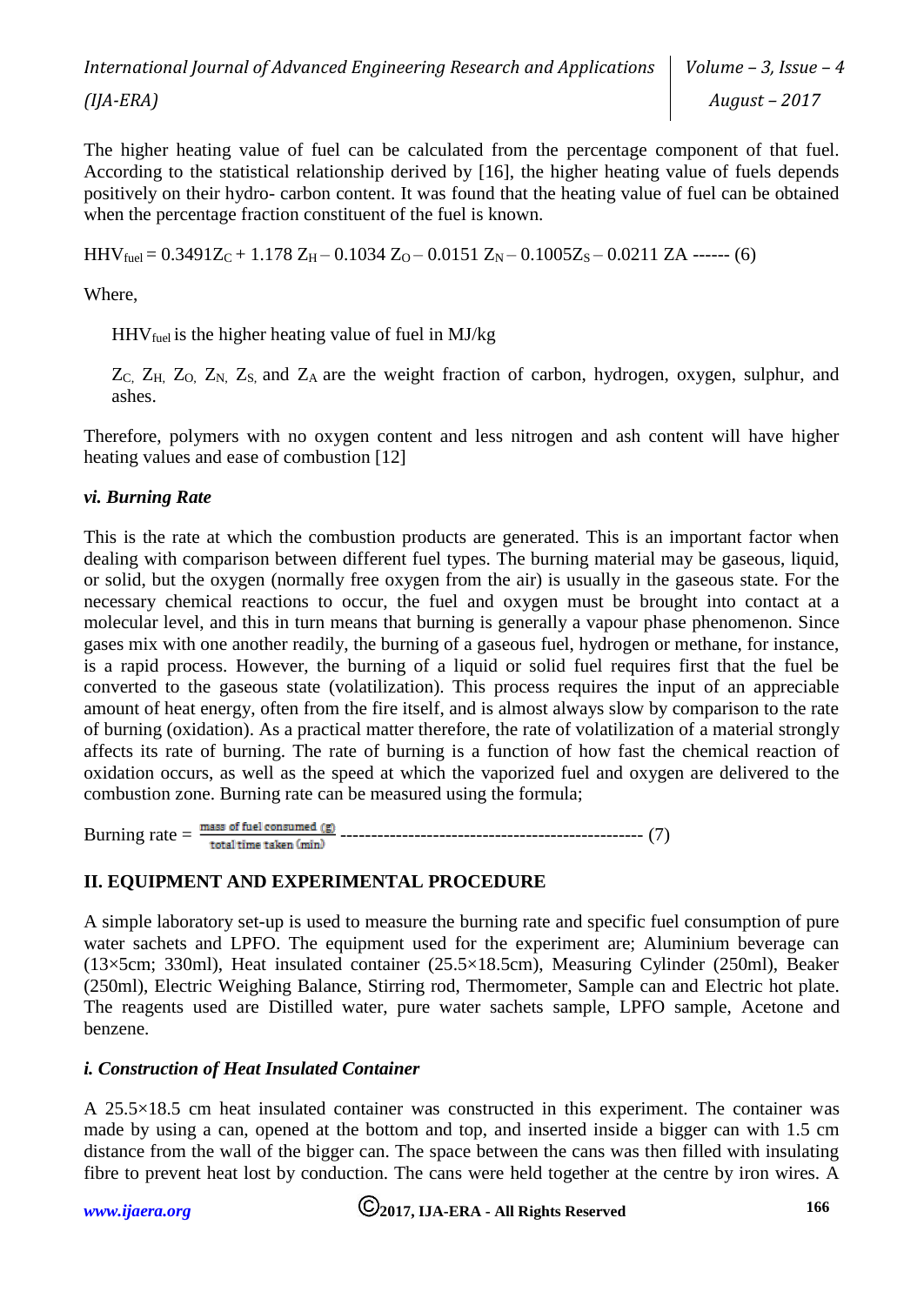hole of 5 cm diameter was punched at the top for inserting a  $13\times5$  cm aluminium can. Eight tiny holes were also punched at the top of the container for smoke discharge. Two iron wire were then inserted 5 cm from the bottom of the can crossing each other. The two iron wires were used as support for the aluminium can. Tiny holes were punched at the middle round the can to allow inflow of air for combustion. The diagram and the pictorial representation of the container are shown in Figure 1 and 2 respectively.



Figure 1: Cross sectional View of Heat Insulating Container



Figure 2: Pictorial View of the Heat Insulating Container

#### *ii. Sample Collection*

Sachet water films from different manufacturers in Jimeta metropolis were picked around the city. The sample collected was then washed to remove dirt and other impurities. The washed films were sun dried to remove the moisture in the films. The films were cut into small pieces for the experiment as shown in Figure 3 and 4.



Figure 3: Sun Drying of the Film Figure: 4 Pieces of the PWS



The LPFO was obtained from Savannah Sugar Company Limited and is shown in Figure 5;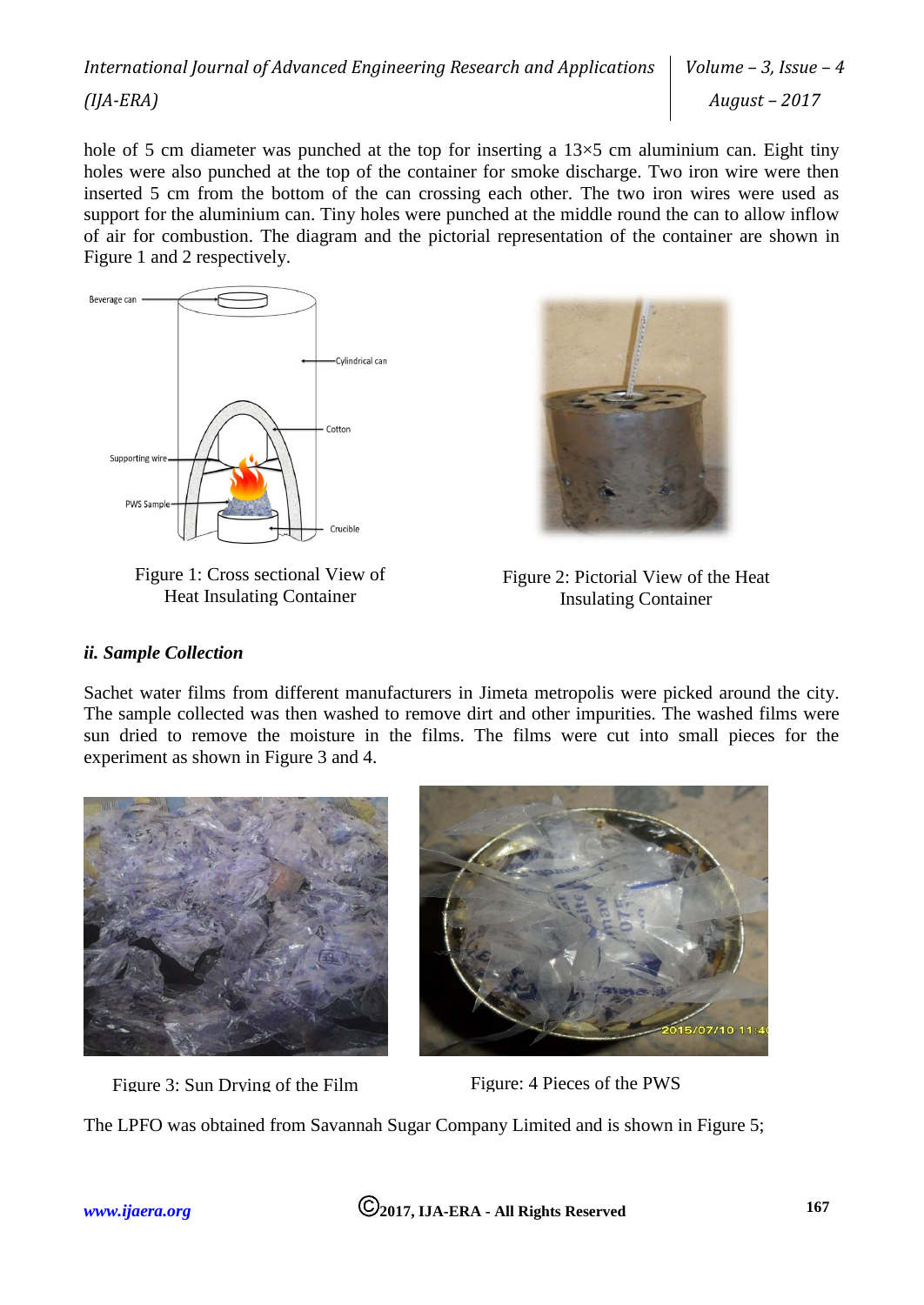*International Journal of Advanced Engineering Research and Applications (IJA-ERA)*

*Volume – 3, Issue – 4 August – 2017*



Figure 5: LPFO Sample

# *iii. Water Boiling Test (WBT)*

Water boiling tests are short, simple simulation of standard heating procedure. It was carried out to compare the thermal efficiency of the pure water sachets film and LPFO. During the water boiling test, the burning rate and specific fuel consumption which are properties of fuel were also determined using the procedure described by [17], [18].

250 ml of water was boiled using a small aluminium beverage can which was inserted inside the heat insulating container using equal mass of the two fuel samples under similar conditions.

Temperature was measured at a time interval of two minutes to determine the heating rates of the two fuels.

The thermal efficiency (percentage of heat utilized) of the pure water sachets and LPFO were calculated using Equation 7.

Specific fuel consumption was also calculated using the formula

Specific fuel consumption = --------------------------------------- (8)

# *iv. Determination of Efficiency of the Calorimeter*

In most practical calorimetric measurements, not all of the heat released by the combustion is used for heating the water. Some of the heat is absorbed by other materials that are present (for example, the thermometer, the walls of the container, etc.) and in a semi-open burner such as the one used, some of the heat is lost to the surrounding. One approach to account for the loss of heat is to determine an efficiency of the burner, defined as the fraction of the heat that is actually captured by the water:

Efficiency *=* ---------------------------------------------- (9)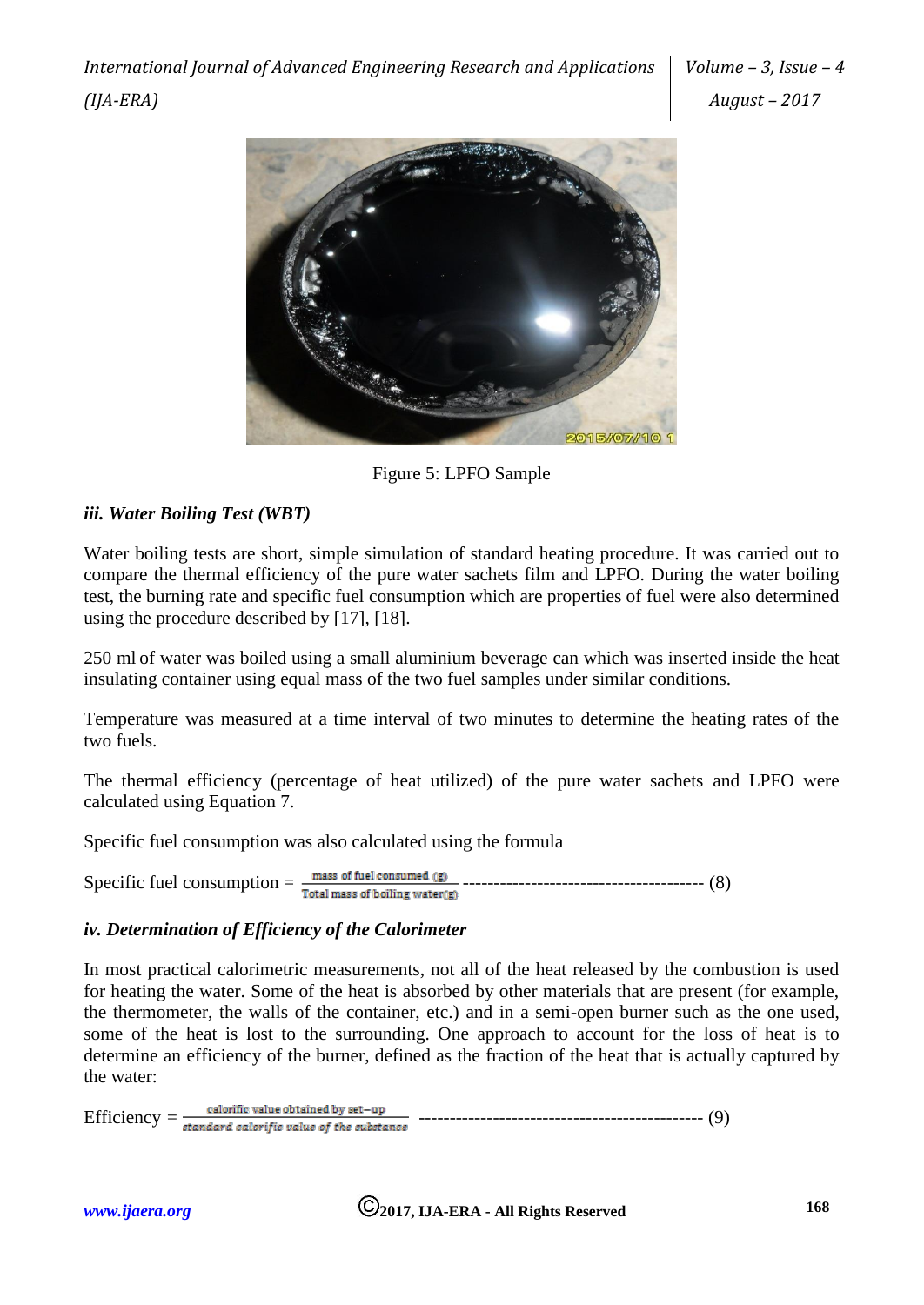Efficiency in this experiment was determined by using LPFO sample which has a known calorific value as obtained from literature.

The LPFO is first heated to its flash point and then put in an empty can and weighed.

The sample is ignited and the burning sample was put under the aluminium can containing water inside the insulated container whose mass is already known and the water was continuously stirred during heating using a thermometer.

After a reasonable rise in temperature, the burning sample was extinguished and the final water temperature was measured.

The sample was re-weighed to measure the amount of fuel used and the heating value was then calculated.

The heating value obtained for LPFO using the experimental set-up was then divided by the standard calorific value of LPFO to obtain the efficiency of the set-up.

Once the efficiency was determined in this manner, it was then used to determine the calorific value when analysing pure water sachets combustion using the same device. However, it is important to note that any condition which might affect the efficiency of the burner is kept constant throughout the experiment.

Standard method was used to determine the calorific value of the two fuel samples using the equipment constructed.

# *v. Cleaning Unburned Sachet Water Films*

During the combustion of SWF, the film pieces melt and continue burning until it reaches a point when it can no longer burn, forming a drip which then solidifies and get stuck to the container which gets very difficult to remove. Acetone and benzene were used in cleaning the melted films left after combustion. The benzene used is added to the melted film and is heated gradually to dissolve the sample at dissolution temperature of 70  $\degree$ C below the boiling point of benzene (80  $\degree$ C). The mixture of benzene and the sample is heated because most Low Density Polyethylene (LDPE) is very resistant to attack by solvents, however around 70  $\degree$ C they will dissolve in solvents [21]. The dissolved SWF mixture was then disposed by burning the mixture in a fume hood.

# **III. RESULTS AND DISCUSSION**

For the experiment on pure water sachet in comparison with LPFO, some results were obtained as displayed here. Result for boiling water test is shown in Table 3.

| Fuel                       | Sachet Water Film | Low Pour Fuel Oil (LPFO) |
|----------------------------|-------------------|--------------------------|
| Initial Mass of fuel $(g)$ | 45.00             | 45.00                    |
| Final Mass of fuel $(g)$   | 36.50             | 33.60                    |
| Mass of fuel used $(g)$    | 8.50              | 11.40                    |
| Time taken (min)           | 15.00             | 15.00                    |
| Burning Rate $(g/min)$     | 0.57              | 0.76                     |

| Table 3: Water Boiling Test |  |  |  |
|-----------------------------|--|--|--|
|-----------------------------|--|--|--|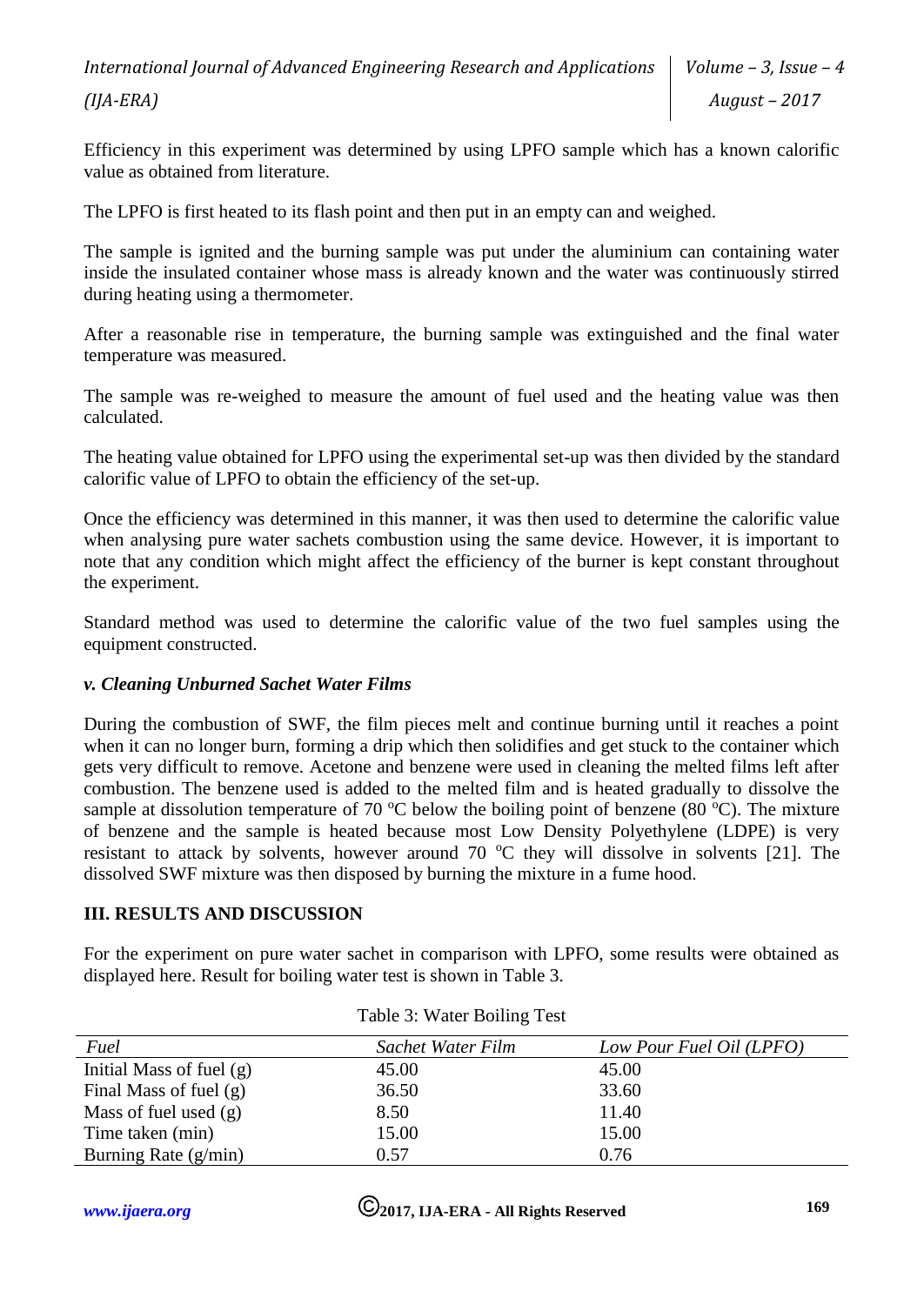

Rate of water boiling for pure water sachet films and that of LPFO is plotted as shown in Figure 6:

Figure 6: Variation of Water Temperature with Time for PWS and LPFO

The calorific values of LPFO and pure water sachets were determined and the results are shown is Table 4.

| Fuel                                      | <b>SWF</b> | <b>LPFO</b> |
|-------------------------------------------|------------|-------------|
| Initial Mass of fuel $(g)$                | 27.50      | 27.50       |
| Final Mass of fuel $(g)$                  | 25.20      | 25.30       |
| Mass of fuel burned $(g)$                 | 2.30       | 2.20        |
| Mass of water $(g)$                       | 254.00     | 254.00      |
| Rise in water temperature $({}^{0}C)$     | 48         | 44          |
| Heat absorbed $\left(\text{cal/g}\right)$ | 5,300.87   | 5,074.00    |
| Calorific Value $\text{(cal/g)}$          | 10,601.74  | 10,203.36   |

Table 4: Calorific Value of LPFO and SWF.

During the combustion experiment of LPFO and SWF, it was observed that LPFO burns giving a pungent smell with a dark smoke that burns completely without any remnant. For SWF, it burns with a white smoke that smells like paraffin leaving behind some solid non melted films. This is an indication that LPFO release higher gaseous pollutants such as  $CO$ ,  $CO<sub>2</sub>$ ,  $SO<sub>x</sub>$  than pure water sachets as suggested by [9], while the pure water sachets is having more mineral (non-combustible) matter than LPFO [13]. The solid remnant after burning SWF was removed by dissolving it in benzene at a temperature of  $70^{\circ}$ C.

Table 3 shows that LPFO burns faster when compared to SWF as it can be observed that starting with mass of 45 g for both LPFO and PWS, the mass of LPFO left after 15 minutes of burning is 33.60 g compared to 35.60 g of PWS left for the same period of burning. From the result, it should be expected that LPFO will have higher calorific value but on the contrary, PWS has higher calorific value as can be seen in Table 4. This therefore calls for the need to examine the rate of heat absorption by boiling water. This result which is shown in Figure 6 shows that initially, the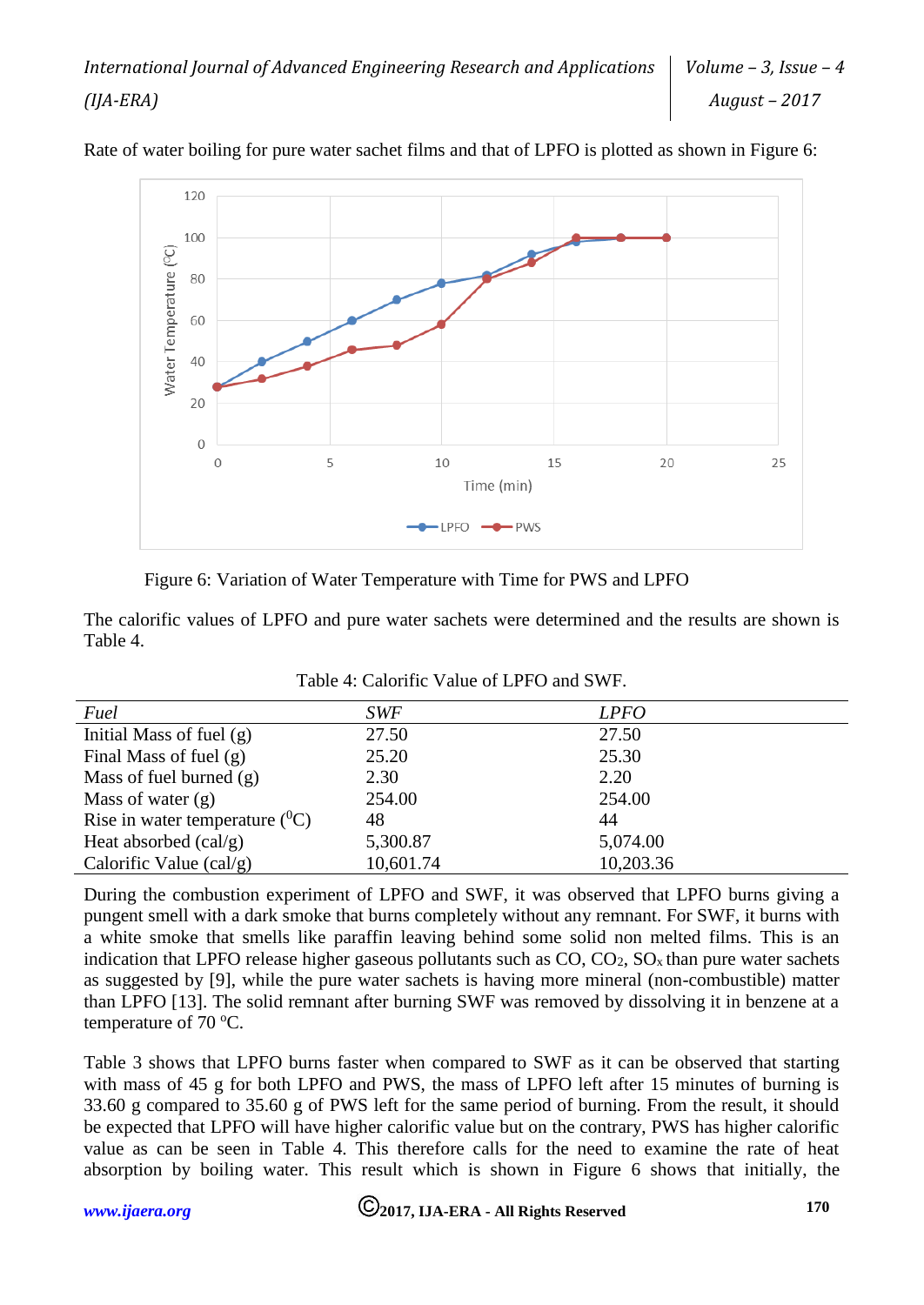temperature rise using LPFO is higher compared to that using SWF. This continues until after 15 minutes which shows temperature rise of water using PWS overtook that of water using LPFO under the same condition. This explains that SWF is only at disadvantage at the initial stage of burning but when equilibrium is achieved, SWF burns at a much higher rate.

The specific fuel consumption which measures the quantity of the fuel required to boil equal volume of water showed that the mass per litre of water boiled for LPFO is 49.6g while that of PWS is 34g. This shows that less mass of SWF is consumed than when using LPFO for boiling equal volume of water.

# **IV. CONCLUSION**

From the results obtained for the experiment which was aimed at comparing the performance of SWF to that of LPFO, the following conclusions were drawn.

SWF generates less smoke during combustion when compared to LPFO but has a solid remnant after complete burning which gives a problem of cleaning unlike LPFO which burns completely.

In their liquid state, PWS generate more heat compared to LPFO thereby having higher calorific value.

Since SWF is readily available considering the level of consumption of pure water, and can also provide sufficient heat required in boilers, it can be used as a substitute for LPFO in industries but efficient cleaning and disposal method should be devised since it will always live a solid remnant after burning.

**Conflict of interest:** The authors declare that they have no conflict of interest.

**Ethical statement:** The authors declare that they have followed ethical responsibilities

# **REFERENCES**

- [1] M Dennis, Introduction to Industrial Polyethylene: Properties, Catalysts, and Processes, John Wiley and Sons: New York, 2010, 1-27.
- [2] S Zamirian, Comparative Study of Mechanical Properties on LDPE/Clay and LDPE-gMA/Clay Nancomposites for Film Packaging Applications, Journal of Material and Environmental Science, 2013, 4(5), 685-690.
- [3] F Khabbaz, AC Albertsson, Rapid Test Methods for Analyzing Degradable Polyolefins with a Pro-Oxidant System. Journal of Applied Polymer Science, 2001, 79, 2309–2316
- [4] T Akpan and TA Ademiluyi, Fuel gases from pyrolysis of waste Polyethylene sachets: Journal of Applied Science and Environmental Management, 2007, 11(2), 21 - 26.
- [5] NNPC Annual Statistical Bulletin, 2015, Obtained at *[http://www.nnpcgroup.com/PublicRelations/OilandGasStatistics/AnnualStatisticsBulletin/MonthlyPer](http://www.nnpcgroup.com/PublicRelations/OilandGasStatistics/AnnualStatisticsBulletin/MonthlyPerformance.aspx) [formance.aspx](http://www.nnpcgroup.com/PublicRelations/OilandGasStatistics/AnnualStatisticsBulletin/MonthlyPerformance.aspx)*
- [6] JI Onemano, JA Otun, Problems of Water Quality Standard and Monitoring in Nigeria, Paper presented at the 29th WEDC International Conference at Abuja Sheraton Hotel and Towers, 2003
- [7] MO Edoga, LI Onyeji, OO Oguntosin, Achieving Vision 20:2020 through Waste Produce Candle. Journal of Engineering and Applied Sciences, 2008, 3(8), 642-646.
- [9] D Tillman, The Combustion of Solid Fuels and Wastes, First Edition, Academic Press: Easton USA, 2012.
- [10] Boedeker Plastics, How to Identify Plastic Materials Using The Burn Test, Retrieved on 8<sup>th</sup> April 2017 at http://www.boedeker.com/burntest.htm.